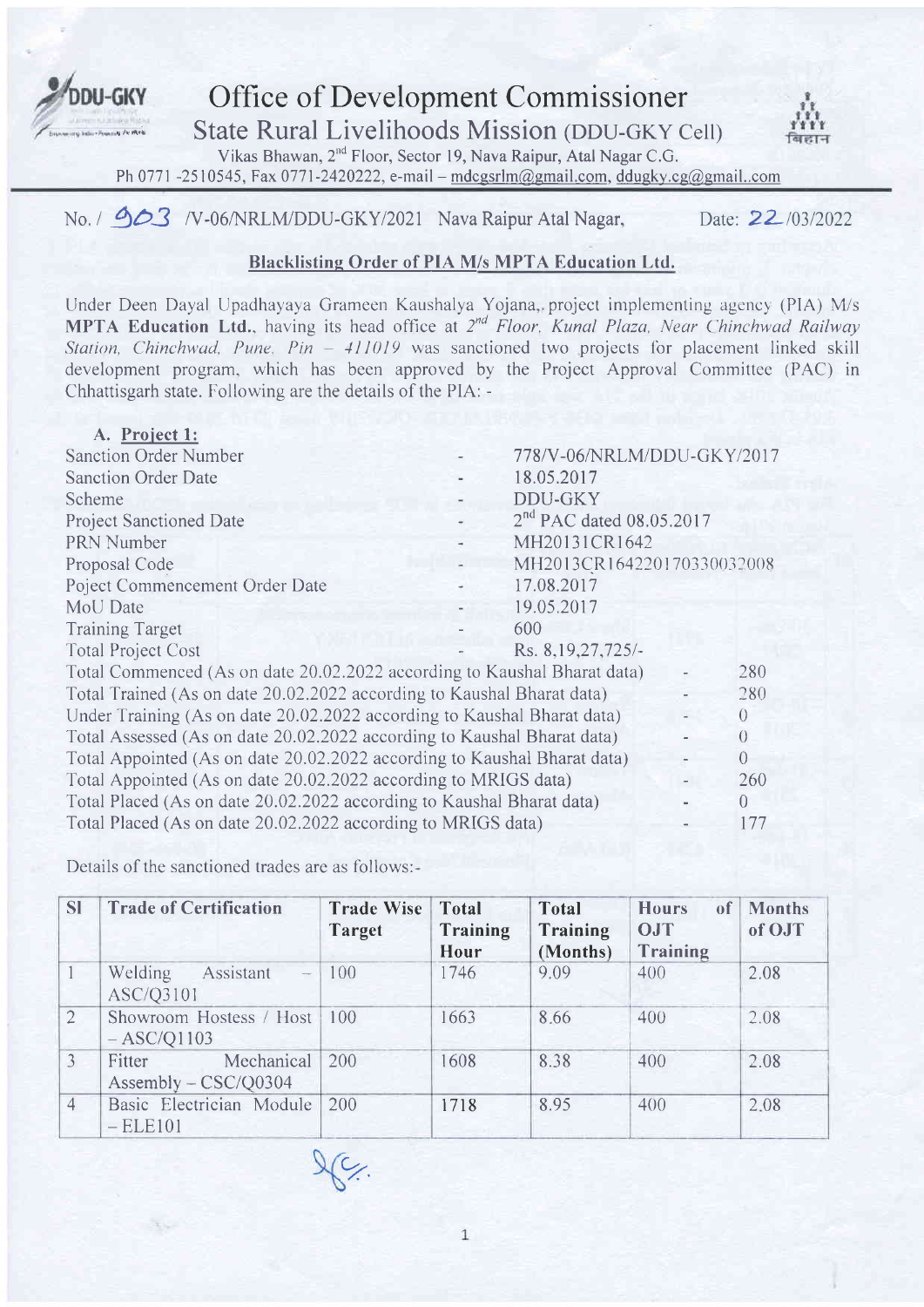#### Fund Release Status:

The fund disbursed to the PIA for implementation of the project is mentioned below:-

| Date             | Instalment                                 | <b>Amount (Rupees)</b> |
|------------------|--------------------------------------------|------------------------|
| $17-08-2017$     | $1st$ Instalment ( $1st$ Tranche)          | Rs 1,22,89,159/-       |
| 23-03-2018       | $1st$ Instalment ( $2nd$ Tranche)          | Rs 81, 92, 772/-       |
| $20 - 11 - 2019$ | $2nd$ Instalment (1 <sup>st</sup> Tranche) | Rs 90.25.784/-         |
| Total            |                                            | Rs 2,95,07,715/-       |

According to Standard Operating Procedure (SOP) page number 25, sub section (d) of section 3.1.1.1, chapter 3. minimum training to be initiated in a year as per project duration is "in case the project duration is 3 years or less but more than 2 years, at least 30% of training should commence within 12 months, at least 65% training should commence within 24 months, of the effective date of commencement of the project". The PIA had to commence training of 180 candidates till 22.08.2018 but the PIA could commence training of only 88 candidates. On 06.08.2018. the PIA was called for personal hearing but satisfactory response was not offered from PIA's end. Hence, In the 11<sup>th</sup> PAC dated 8<sup>th</sup> August 2018. target of the PIA was right-sized from 600 Io 293 and the revised project cost was Rs 3.93.43.610/-. I)ccision lctter 6430/V-06NRLM/DDU-GKY/2019 dated 23.07.2019 was issued to the PIA in this regard.

#### Alert Status:

The PIA was issued following alerts for deviations in SOP according to notification 42/2016 dated 26<sup>th</sup> August 2016:-

| <b>SI</b>      | SCN/Alert<br><b>Issue Date</b> | <b>SCN/Alert</b><br><b>Number</b> | <b>SCN/Alert</b><br><b>Type</b> | Reason/Subject                                                                         | <b>Response</b>    |
|----------------|--------------------------------|-----------------------------------|---------------------------------|----------------------------------------------------------------------------------------|--------------------|
|                | $30 - Dec-$<br>2017            | 4921                              | <b>Show Cause</b><br>Notice     | Shortfall in training commencement,<br>Non adherence of DDUGKY<br>Notification 53/2017 | 05-Jan-2018        |
| $ 2\rangle$    | $10$ -Oct-<br>2018             | 2756                              | Yellow<br>Alert                 | Non Submission of MVR                                                                  | 05-Nov-2018        |
| $\overline{3}$ | $31 - Jan-$<br>2019            | 3941                              | Yellow<br>Alert                 | Non Compliance to Placement Norms                                                      | 13-Feb-2019        |
| $\overline{4}$ | $15$ -Feb-<br>2019             | 4289                              | Red Alert                       | No Response to Previous Alert,<br><b>Financial Non Compliance</b>                      | 20-Feb-2019        |
| 5              | $24$ -Feb-<br>2020             | 11585                             | Yellow<br>Alert                 | Non Submission of MVR                                                                  | <b>Not Receive</b> |

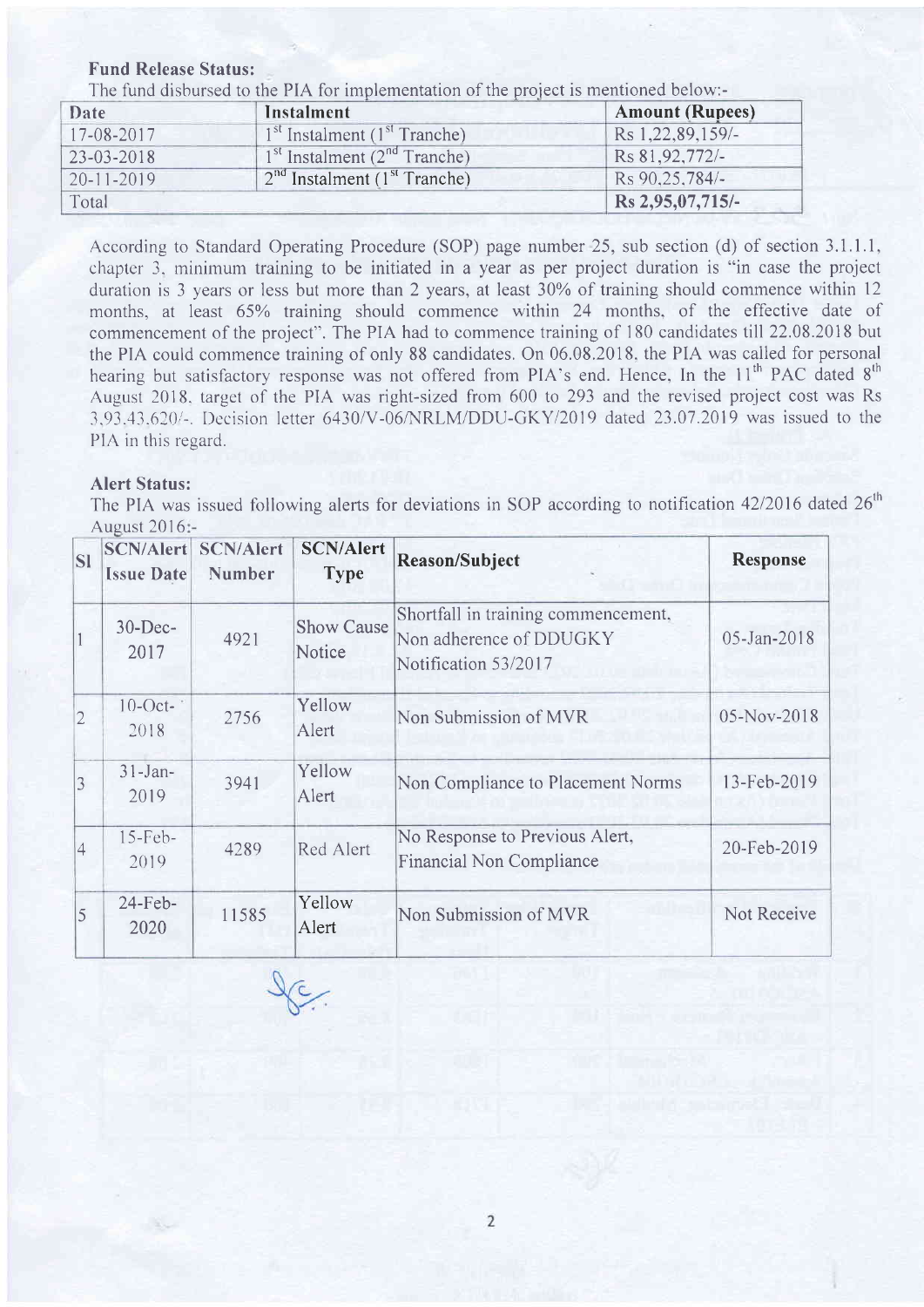The PIA was served show cause notice (SCN) 4921/V-06/NRLM/DDU-GKY/2018 dated 30.12.2017 for non adherence of DDUGKY Notification 53/2017 as there was shortfall in training commencement. The PIA was called for personal hearing on 03.01.2018 through SCN 4921 which was mailed on 31.12.2017. The PIA ensured to attend the personal hearing. Later, the PIA was intimated to attend the personal hearing on 04.01.2018 through mail. The PIA replied to the SCN 4921 that "challenges were faced by the PlA. The PIA stated that the trades selected by the PIA like Fitter Mechanical Assembly. Welding Assistant, Basic Electrician Module and Showroom Hostess are related to manufacturing sector and it requires a complete workshop. Such ready setups are only available in ITI or Polytechnic colleges or Engineering colleges and are not easily available. Hence, we need to identify the centres with only space and then procure machinery and equipment's. The delivery and installations of the equipments also requires minimum 30-35 days of time after finalization of space. Requirement of toilets. urinals, washbasins as per SOP demand takes time to do the same and comply with the SOP norms etc". Under clause 4.3 of memorandum of understanding (MoU), the PIA has agreed to fully and directly responsible for achieving the physical targets and corresponding financial targets of the project in full compliance with the DDU-GKY Guideline, July 2016 (as amended from time to time) and the project sanction order. The PIA shall comply with all terms and conditions in addition to the norms under DDU-GKY Guideline, July 2016 (and any additional requirements arising out of revisions in Guidelines thereto as may be mutually agreed upon. Hence, the response of the PIA to the SCN 4921 was not found satisfactory by SRLM.

The PIA was served yellow alert 2756/V-06/NRLM/DDU-GKY/2018 dated 10.10.2018 by SRLM for non submission of SF 8.10B Monthly Verification Certificate (Reference - DDUGKY SOP-II, activity point no. 3 of table  $-8.2.4$ , clause  $-8.10.2$ , page number  $- 126$ ). Monthly Verification Certificate issued by periodical auditor should be submitted to SRLM by 16<sup>th</sup> of every month for previous month. The PIA had replied to the yellow alert on 05-11-2018 and shared hard copy of MVR.

The PIA was served yellow alert for 3941/V-06/NRLM/DDU-GKY/2018 dated 31.01.2019 by SRLM for lower placement percentage. The PIA responded to the alert on 13.02.2019. In the response of the PIA. the PIA has just shared the number of appointed candidates in two batches. The number of placed candidates was not confirmed by the PIA or nor such document was shared by the PIA. But, as DDUGKY is placement linked skill development program, so, low placement percentage of the PIA reflects that the PIA had casual attitude of the PIA towards implementation of DDU-GKY project.

The PIA was served red alert 4289/V-06/NRLM/DDU-GKY/2019 dated 15.02.2019 by SRLM default in submission of SF 8.10 B Monthly Verification Certificate for the month of December 2018. The PIA replied to the alert 4289 on 20.02.2019 through mail. The PIA stated that "have submitted Annual financial report along with the Monthly Verification report in described format for period  $-$  (Aug'17 to May'18 # Dated 29.10.18) / (June'18 to Sept'18 # Dated 05.11.18) / (Oct'18 & Nov'18 # Dated 31.12.18) - Attached acknowledgment copy FYR". Also, the PIA shared hardcopy of SF 8.10B for the month of December 2018 through mail.

The PIA was served yellow alert 11585/V-06/NRLM/DDU-GKY/2019 dated 24.02.2020 by SRLM for non submission of SF 8.10 B Monthly Verification Certificate for the period of December 2019 and January 2020. The PIA did not respond to the alert 11585, which is presumed that the PIA had casual attitude of the PIA towards implementation of DDU-GKY project.



a.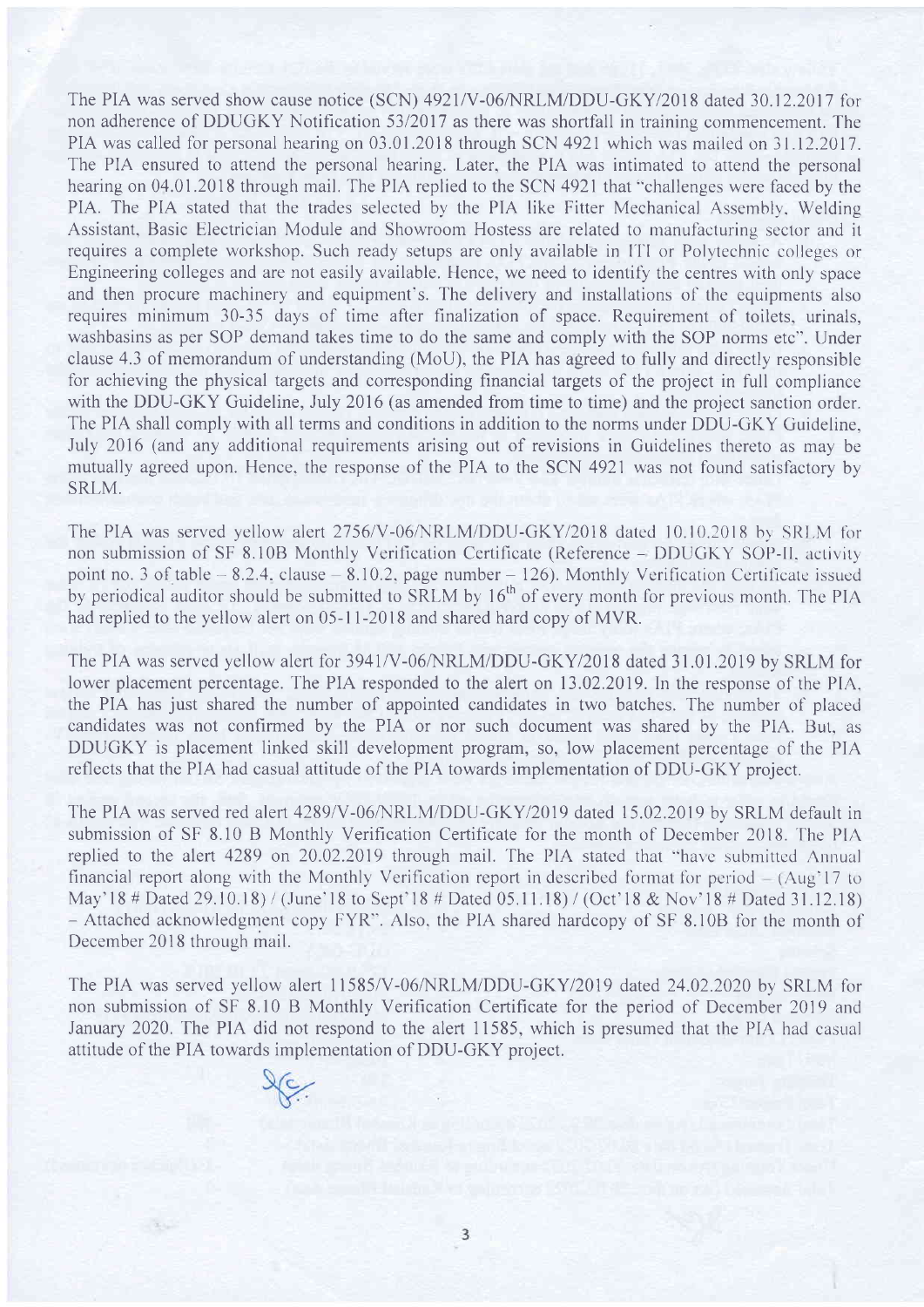Yellow alert 2756, 3941, 11585 and red alert 4289 were served to the PIA for non submission of SF 8.10 B Monthly Verification Certificate. The PIA should share Monthly Verification Certificate (MVR) issued by periodical auditor should be submitted to SRLM by 16<sup>th</sup> of every month for previous month as per DDUGKY Standard Operating Procedure - II, activity point no. 3 of table - 8.2.4, clause - 8.10.2, page number - 126. The PIA shared MVR after issue of these many alerts, by which, it is presumed that the PIA had casual attitude of the PIA towards implementation of DDU-GKY project.

#### Covid Scenario

- 1. A letter with reference number 11945/V-06/NRLM/DDU-GKY/2020 dated 19.03.2020 was served to the PIAs where all the PIAs running in the state of Chhattisgarh were asked to close their training centres because of first wave of Novel Corona Virus disease (Covid-19).
- 2. MoRD office memorandum J-17060/223/2016DDU-GKY dated 09.09.2020 shared by SRLM on 15.09.2020 to PIAs directing them to take up training centres in the Covid scenario.
- 3. Letter with reference number 1696/V-06/NRLM/DDU-GKY/2020 dated 01.10.2020 was sent to the PIAs, where PIAs were instructed to attend an online meeting on 03.10.2020 to restart the training centres.
- 4. Letter with reference number 17/V-06/NRLM/DDU-GKY/2020 dated 09.10.2020 was sent to the PIAs, where PIAs were instructed to restart the training centres within 10 working days after submission of due diligence request.
- 5. Letter with reference number 824/V-06/NRLM/DDU-GKY/2020 dated 10.11.2020 was sent to the PIAs, where PIAs were asked about the due diligence submission date and batch commencement date.
- 6. Again, online review of the PIAs was done on 13.11.2020 to get plan of the PIAs to restart the training centres.
- 7. To start the training centres with a pace and get maximum candidates under DDUGKY, a letter with reference number 1077/V-06/NRLM/DDU-GKY/2020 dated 11.12.2020 was sent to the PIAs, where PIAs (only those PIAs whose training centres were not reopened after Covid) were asked to reopen the training centres and inform SRLM through mail about opening of training centres.
- 8. To monitor the training and implementation plan of the PIAs, SRLM had conducted review meeting of the PIAs from  $8<sup>th</sup>$  to  $10<sup>th</sup>$  February 2021. Only authorized signatory / director / project head / state head were asked to attend the review meeting through letter number  $1569$ //V-06/NRLM/DDU-GKY/2021 dated 06.02.2021.

Above instruction, letters and review meetings were organized by Chhattisgarh SRLM during and after Covid in order to have smooth implementation of the DDU-GKY program. Still, the second project of MPTA Education Limited did not run properly and performance of the PIA was abysmal. The details of the second project in written below:-

| B. Project 2:                                                            |                                       |                         |
|--------------------------------------------------------------------------|---------------------------------------|-------------------------|
| <b>Sanction Order Number</b>                                             | 8549/V-06/NRLM/DDU-GKY/2019           |                         |
| <b>Sanction Order Date</b>                                               | 26.11.2019                            |                         |
| Scheme                                                                   | <b>DDU-GKY</b>                        |                         |
| <b>Project Sanctioned Date</b>                                           | 17 <sup>th</sup> PAC dated 22.10.2019 |                         |
| PRN Number                                                               | MH20131CR1642                         |                         |
| Proposal Code                                                            | MH2013CR164220190529CG1013739         |                         |
| Poject Commencement Order Date                                           | 29.01.2020                            |                         |
| MoU Date                                                                 | 16.12.2019                            |                         |
| <b>Training Target</b>                                                   | 350                                   |                         |
| <b>Total Project Cost</b>                                                | Rs. 3,64,48,954/-                     |                         |
| Total Commenced (As on date 20.02.2022 according to Kaushal Bharat data) |                                       | $-280$                  |
| Total Trained (As on date 20.02.2022 according to Kaushal Bharat data)   |                                       | $-0$                    |
| Under Training (As on date 20.02.2022 according to Kaushal Bharat data)  |                                       | -35(Batches not closed) |
| Total Assessed (As on date 20.02.2022 according to Kaushal Bharat data)  |                                       | $-()$                   |
|                                                                          |                                       |                         |

ry.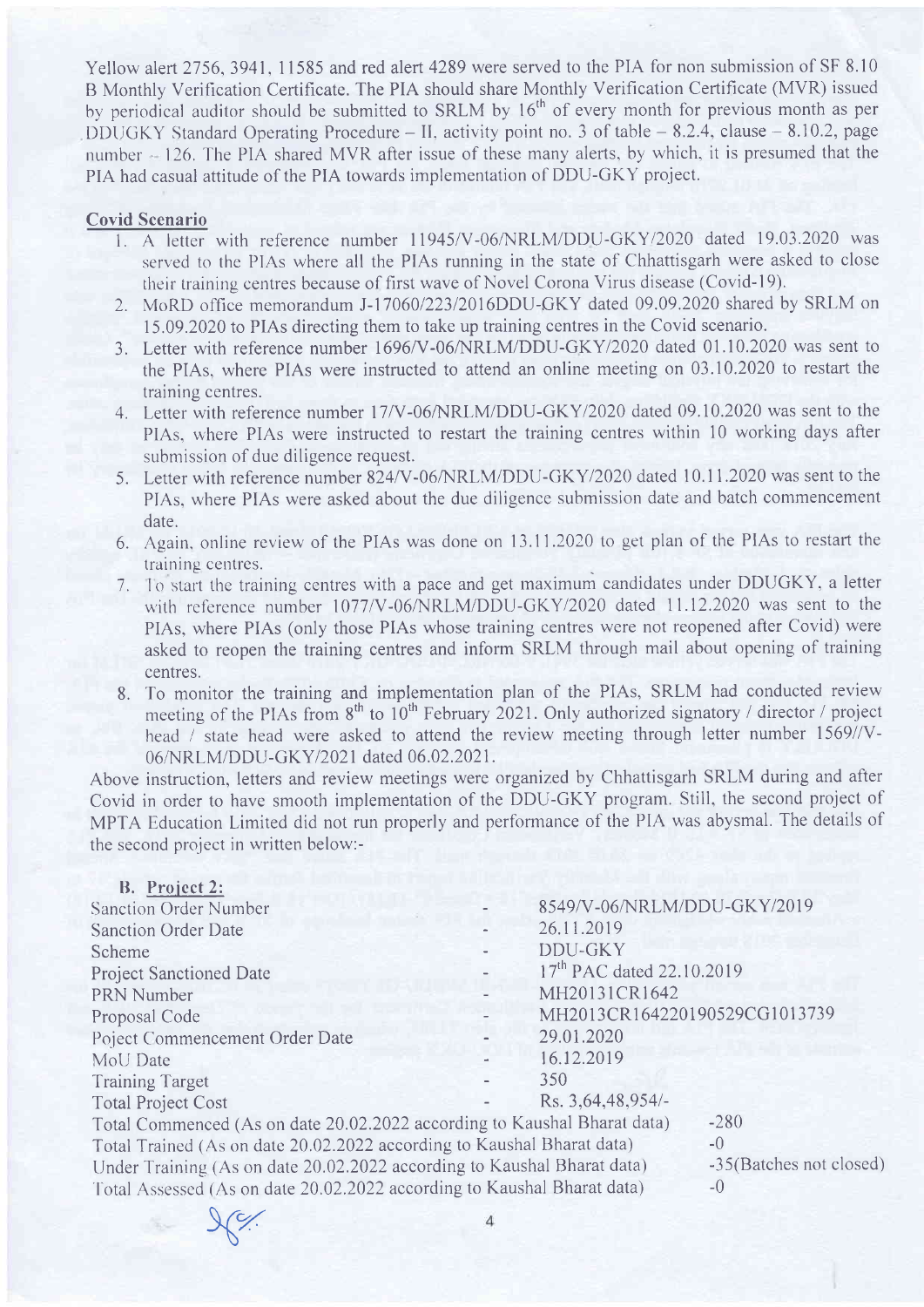Total Appointed (As on date 20.02.2022 according to Kaushal Bharat data)  $-0$ Total Placed (As on date 20.02.2022 according to Kaushal Bharat data)  $-0$ 

Details of the sanctioned trades are as follows:-

| $\mathbb{C}^1$ | <b>Trade of Certification</b>               | <b>Trade Wise Total</b><br><b>Target</b> | Training<br>Hour | Total<br>Training<br>(Months) | <b>Hours</b><br>OJT<br>Training | of Months<br>of OJT |
|----------------|---------------------------------------------|------------------------------------------|------------------|-------------------------------|---------------------------------|---------------------|
|                | Fitter/Mechanical<br>Assembly $-$ CSC/Q0304 | 350                                      | 1109             | 5.77                          | 200                             | 0.04                |

As per parameter change request of the PIA, in the 18<sup>th</sup> PAC dated 02.11.2020, the trade of certification was revised and a target of 210 candidates in the trade "Fitter Mechanical" and 140 candidates in the trade "Showroom Hostess'' was sanctioned to the PIA. The PIA was informed about the decision of PAC through letter number 1120/V-06/CGSRLM/DDU-GKY/2020 dated 04.01.2021.

### Fund Release Status:

The fund disbursed to the PIA for implementation of the project is mentioned below:-

| <b>Date</b>      | Instalment                        | <b>Amount (Rupees)</b> |
|------------------|-----------------------------------|------------------------|
| $07-01-2020$     | $1st$ Instalment ( $1st$ Tranche) | Rs 53, 53, 343/-       |
| $13 - 03 - 2020$ | $1st$ Instalment ( $2nd$ Tranche) | Rs 35,68,896/-         |
| Total            |                                   | Rs 89, 22, 239/-       |

# Alert Status:

The PIA was issued following alerts for deviations in SOP according to notification  $42/2016$  dated  $26<sup>th</sup>$ Aueust 2016

| <b>SI</b>      | <b>SCN/Alert</b><br><b>Issue Date</b> | <b>SCN/Alert</b><br><b>Number</b> | <b>SCN/Alert</b><br><b>Type</b> | <b>Reason/Subject</b>                                                                                                                                                                                                                                                     | <b>Response</b> |
|----------------|---------------------------------------|-----------------------------------|---------------------------------|---------------------------------------------------------------------------------------------------------------------------------------------------------------------------------------------------------------------------------------------------------------------------|-----------------|
|                | $30 - Jun -$<br>2020                  | 655                               | Yellow<br>Alert                 | Non-submission of SF 8.10B Monthly<br>Verification Certificate for the period of<br>Feb 2020 to May 2020.                                                                                                                                                                 | 13-Jul-2020     |
| $\overline{2}$ | $30 - Jan-$<br>2021                   | 1505                              | <b>Notice</b>                   | Show Cause Non commencement of the batches post<br>lockdown                                                                                                                                                                                                               | 13-Feb-2021     |
| 3              | $19-Aug-$<br>2021                     | 323                               | Penalty<br>Imposition           | Non-opening of training centre,<br>Escalation of 1505                                                                                                                                                                                                                     | 22-Sep-2021     |
| $\overline{4}$ | $21-Sep-$<br>2021                     | 372                               | Show Cause<br>Notice            | Closure of training centre, Non<br>commencement of training, Non<br>completion of training of 35 candidates<br>with batch code<br>03189253133588284823922, No<br>response of penalty imposition letter<br>number 323, Non payment of minor<br>penalty (letter number 322) | Not Receive     |

5

 $\sqrt{2}$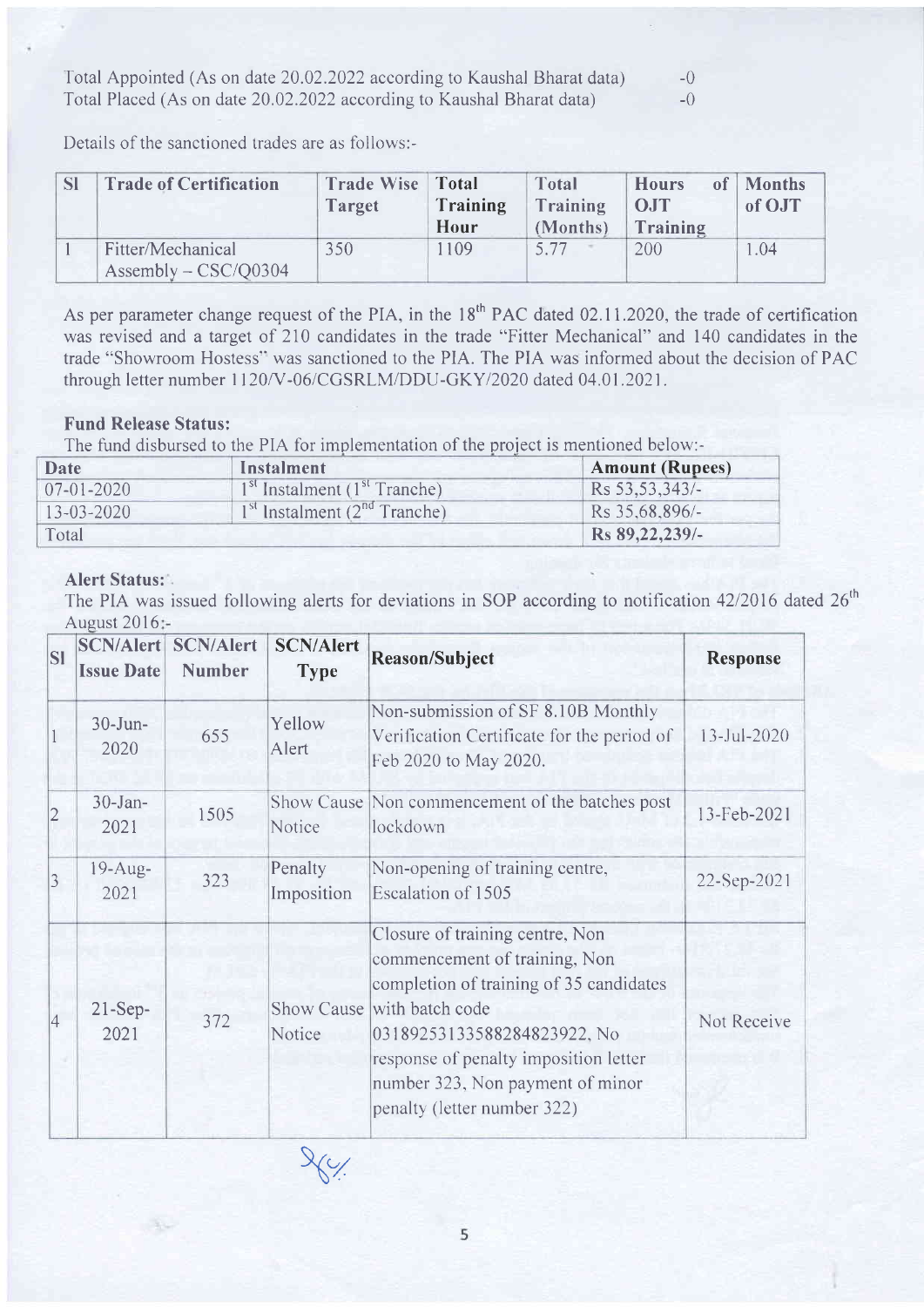The PIA was served yellow alert 655/V-06/NRLM/DDU-GKY/2018 dated 30.06.2020 by SRLM for non submission of SF 8.10B Monthly Verification Certificate. ln the response of the alert through mail id prasad.karhadkar@mpta.in on 13.07.2020, the PIA stated that "due to Covid – 19 pandemic, our office (MPTA) was not working from 17<sup>th</sup> March 2020 to 31<sup>st</sup> May 2020. Even after that municipal & state authorities have allowed to work with only 10  $\%$  strength in Pune. We have courier all necessary documents to our State Head Mr. Vikas Mishra. As the size of documents being too large, I am not able to send scan copies. Our reply letter is attached herewith. Mr. Vikas Mishra. our state Head. will submit hard copies next week to your office (SRLM)". Later. the PIA submitted hard copy of MVR through speed post. Submission of MVR was informed to SRLM through mail dated 21.06.2020 by email ID Vikas.mishra@mpta.in.

The PIA was served show cause notice 1505/V-06/NRLM/DDU-GKY/2021 dated 30.01.2021 by SRLM for non commencement of DDUGKY training post lockdown. The PIA submitted their response of SCN 1505 on 13.02.2021 through mail, which is explained below:-

- 1. The PIA has stated in the response of SCN that "on account of the set back that the company has faced due to the pandemic of COVID-19 and the consequential lock down, the company is facing financial limitations. There is a new SOP in operation which is based on the safety norms post COVID-I9. The said SOP has additional cost and administrative implications. The cost per student is increasing and additional space may be required. There has been no disclosure on this aspect as to how this additional cost would be paid / reimbursed to the company.
- 2. As per the PIA, post Covid pandemic, the trainees are reluctant to attend the program. 'Iill date, the restrictions of the lock down and effect of the disease has not waned out. there are problems faced to have students for training.<br>3. The PIA has stated that their company has not received the payment of  $3<sup>rd</sup>$  installment of the first
- project which is due since 2019 for one reason or the other. The said amount is around Rs, 59.01,543/-. Pendency of huge amount creates frnancial burden on the company. In order to have further implementation of the project financially feasible, it is necessary pending amounts are released at earliest".

## Analysis of SRLM on the response of the PIA on the SCN 1505:

- 1. The PIA did not open the training centre of second project after Covid (September 2020 onwards).
- 2. The PIA did not commence the training of second project after Covid (September 2020 onwards).
- 3. Ihe PIA has not completed training of 35 candidates with batch code 03\89253133588284823922 despite due diligence of the PIA was approved by SRLM with 70 candidates on 06.02.2020 in the trade "Fitter/Mechanical Assembly - CSC/Q0304".
- 4. In clause 4.3 of MoU signed by the PIA, it is clearly stated that the PIA will be fully and directly responsible for achieving the physical targets and corresponding financial targets of the project in full compliance with the DDU-GKY guideline and the project sanction order.
- 5. SRLM has disbursed Rs 53.53.3431- on 07-01-2020 and Rs 35,68,896/- on 13-03-2020 i.e Rs 89.222.391- to the second project of the PIA.
- 6. MPI'A Education Limited Pl has applied for third instalment, where the PIA was eligible to get Rs 48.27.314/- based on placement success ratc but as there was no progress in the second project. So, third instalment of the first project was not released to the PIA by SRLM.
- 7. The response of the PIA "of not running the training centre of second project as  $3<sup>rd</sup>$  instalment of first projecl has not been released by SRLM" is not satisfactory. The PIA should have implemented second project timely as per DDUGKY guideline.
- 8. It is presumed that the PIA has not taken the second project seriously.

 $\chi_{c/2}$ D'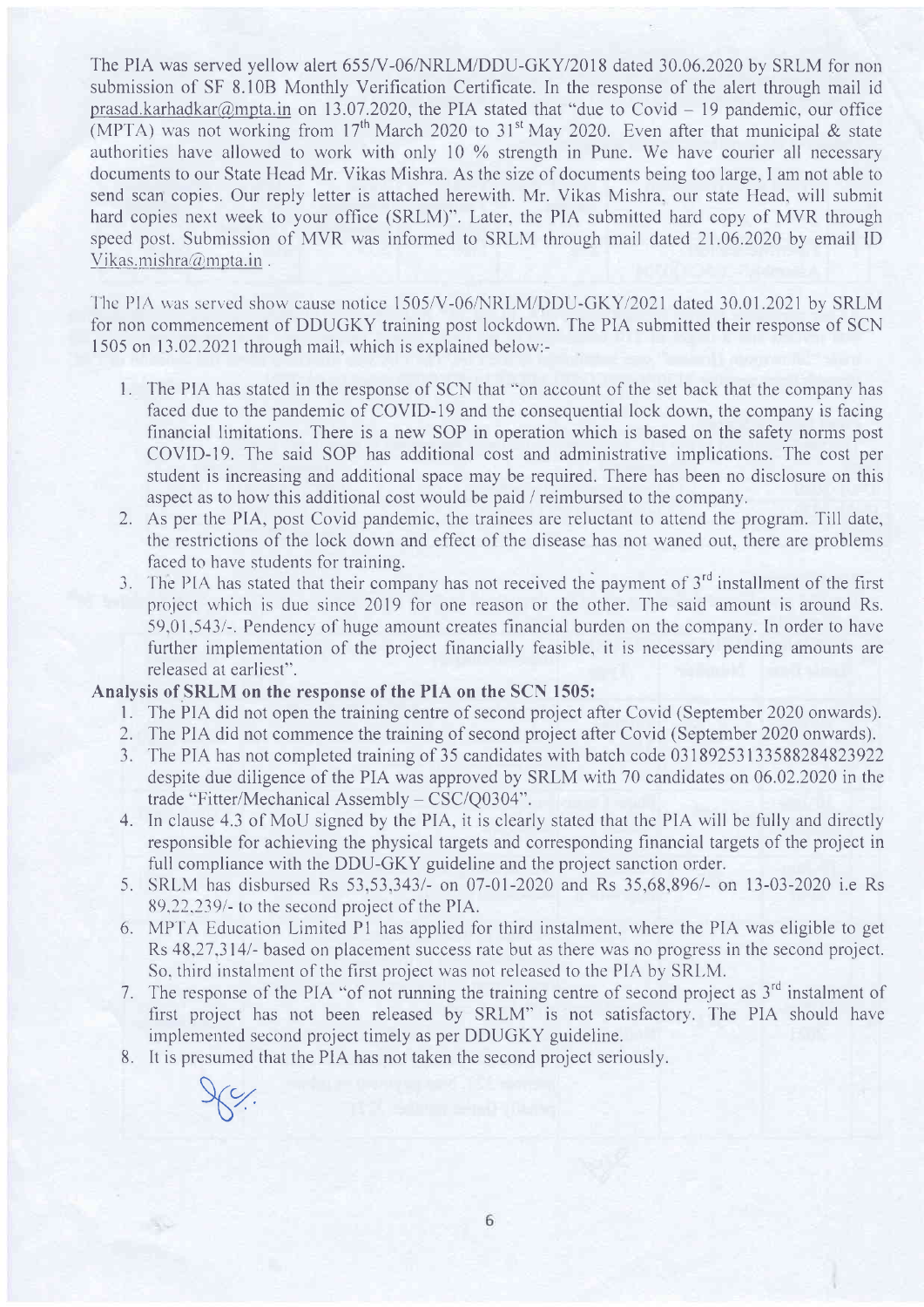The PIA was served "Notice of Imposition of Penalty" letter 323/V-06/NRLM/DDU-GKY/2021 dated 19.08.2021 by SRLM which was escalation of show cause notice 1505/V-06/NRLM/DDU-GKY/2021 dated  $30.01.2021$ . Fine of Rs  $50,000/4$  (minor penalty) was imposed on the PIA by SRLM. The PIA did not pay the penalty amount. A reminder mail was sent by SRLM in this regard (non deposition of minor penalty) on 13.09.2021 . Till date 08-03-2022. the PIA has not paid the imposed fine.

The PIA was served Show Cause Notice (SCN) letter 327/V-06/NRLM/DDU-GKY/2021 dated 21.09.2021by SRLM for following reasons:-

- <sup>1</sup>. Non opening of training centre.
- 2. Non commencement of the training.
- 3. Non completion of training of 35 candidates with the batch code 03 189253 I 33588284823922.
- 4. No response of Notice of Imposition of Penalty 323/V-06/NRLM/DDU-GKY/2021 dated 19-08-2021 by the PIA till date 13-09-2021.
- 5. Non payment of minor penalty amount by the PIA.

The PIA did not respond to the SCN 327 dated 21.09.2021 which shows that the PIA has not taken the project seriously.

The PIA was called for personal hearing on 11.11.2021 by SRLM, which was informed to the PIA through mail dated 29.10.2021 by SRLM. On 29.10.2021, Mr. Madhukar from email ID mp@mpta.in has replied that MPTA has Diwali holiday up-to 12<sup>th</sup> November 2021. On 08.11.2021 SRLM has mailed PIA and informed about rescheduling of personal hearing on 22.11.2021. The PIA was informed telephonically about rescheduling of personal hearing, Still, none of the representatives were present on the day of personal hearing. Again, on22.11.2021, a confirmation mail was done to the PIA by SRLM to ensure about presence of the PIA in personal hearing which was not replied from PIA's end.

As per DDUGKY notification 08/2020 dated 9<sup>th</sup> March 2020, page number 21, if a PIA fails to pay the penalty and also does not take any other action on it. the project may be terminated afier following due process of opportunity of hearing. But, when the PIA was called for personal hearing on 22.11.2021, the PIA did not attend personal hearing.

As per notification  $08/2020$  dated 9<sup>th</sup> March 2020, page number 20, whenever a project is terminated, the PIA should be blacklisted and debarred for a period of at least 3 years.

From the above analysis, it is clear that the PIA M/s MPTA Education Limited has been severely negligent and ignorant of its duties and commitments as a PIA and has caused major setback to the project assigned to them.

After reviewing the progress of the PIA, in 20<sup>th</sup> Project Approval Committee (PAC) dated 07.12.2021, "decision of termination and black-listing was taken along with recovery of the amount disbursed to the PIA by SRLM by imposing 10% interest on the amount disbursed to the PIA by SRLM" was taken by PAC members. The PIA was informed about the decision of  $20<sup>th</sup>$  PAC by decision letter 699/V-06/CGSRLM/DDU-GKY/2021 dated 14.12.2021.

Therefore, a major penalty of Rs 1,07,06.687/- (One Crore Seven Lakhs Six Thousand Six Hundred and Eighty Seven rupees) is hereby imposed on the PIA and is directed to deposit the sum imposed on the PIA in the following account of CG-SRLM within 25 days of receipt of the order.

| Name of Bank     | <b>HDFC</b>                                                       |
|------------------|-------------------------------------------------------------------|
| Branch           | Sector 27, Nava Raipur                                            |
| <b>IFSC</b> Code | HDFC0009306 (Fifth character is zero)                             |
| Account No.      | 50100441926790                                                    |
| Name             | CHHATTISGARH GRAMIN AAJEEVIKA SAMVARDHAN<br><b>SAMITI DDU-GKY</b> |